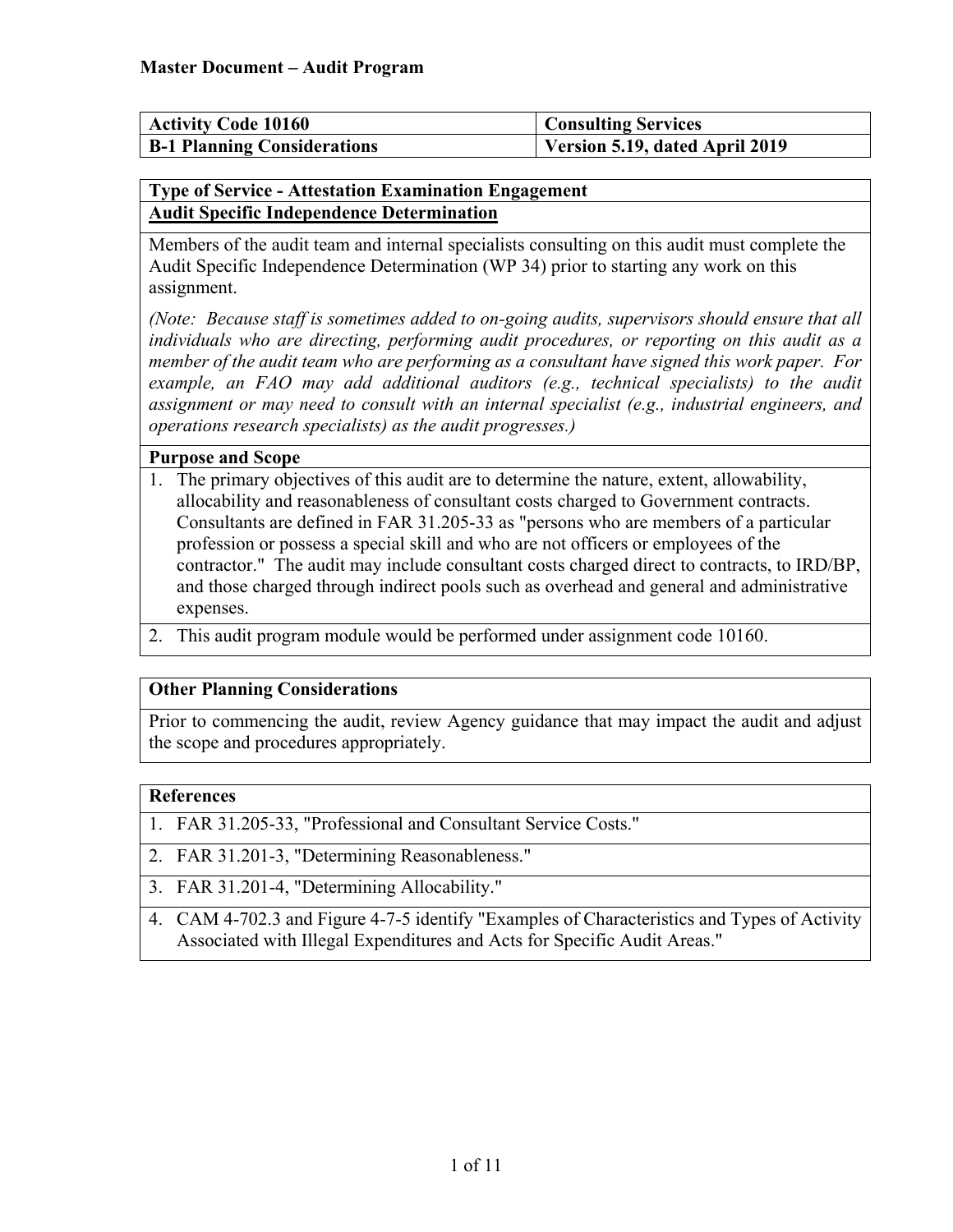| <b>B-1 Preliminary Steps</b>   |             | <b>WP Reference</b>                                                                                                                                                                                                                                                                                                                                                                                                                                                                                                                                                                                                                                                                   |  |
|--------------------------------|-------------|---------------------------------------------------------------------------------------------------------------------------------------------------------------------------------------------------------------------------------------------------------------------------------------------------------------------------------------------------------------------------------------------------------------------------------------------------------------------------------------------------------------------------------------------------------------------------------------------------------------------------------------------------------------------------------------|--|
| Version 5.19, dated April 2019 |             |                                                                                                                                                                                                                                                                                                                                                                                                                                                                                                                                                                                                                                                                                       |  |
|                                |             | 1. Research and Planning                                                                                                                                                                                                                                                                                                                                                                                                                                                                                                                                                                                                                                                              |  |
|                                | a.          | Contact the contracting officer to ascertain any known concerns<br>(including risk related to the contractor's financial condition) that will<br>impact the audit and adjust the audit scope and procedures accordingly.<br>If information regarding the contractor's financial condition is not<br>available from the contracting officer, the auditor should perform the<br>procedures addressed in CAM 2-306.1 $c(2)$ and (3). If during the<br>course of the audit the auditor becomes aware of unfavorable or<br>adverse financial conditions, they should immediately communicate<br>their concerns to the contracting officer, and appropriately adjust the<br>scope of audit. |  |
|                                |             | b. Electronically transmit an acknowledgement/notification to the<br>ACO/Buying Command notifying them of the commencement of the<br>risk assessment and that the expected completion date will be provided<br>in the formal acknowledgement/notification once the risk assessment<br>is complete. (CAM 2-305). The acknowledgement/notification process<br>should be within the timeframe and in accordance with the procedures<br>in CAM 4-104.                                                                                                                                                                                                                                     |  |
|                                | $c_{\cdot}$ | Review relevant Internal Control Audit Planning Summaries (General<br>Accounting, General IT Controls, Indirect/Other Direct Cost Systems,<br>Purchasing System, etc.) to obtain an understanding of the contractor's<br>system and the control risk associated with the selection, acquisition,<br>and cost charging practices related to consultant services.                                                                                                                                                                                                                                                                                                                       |  |
|                                |             | (1) The auditor's understanding should include knowledge of the<br>contractor's procurement and subcontracting procedures including<br>methods of ensuring competition.<br>The auditor should also<br>understand the contractor's procedures used to identify the need for<br>consultants, the selection process, and the manner of accounting<br>for the cost.                                                                                                                                                                                                                                                                                                                       |  |
|                                |             | (2) Increased transaction testing should be performed in those areas<br>where internal control weaknesses exist. Conversely, transaction<br>testing should be reduced in those areas where internal controls are<br>adequate.                                                                                                                                                                                                                                                                                                                                                                                                                                                         |  |
|                                |             | (3) The areas listed below should be considered when obtaining an<br>understanding of and evaluating the contractor's internal controls<br>for consultant costs. If this information is not available in the<br>permanent files as a result of prior audits of contractor internal<br>control systems, prepare audit steps to understand and evaluate the<br>contractor's controls in these areas during this audit.                                                                                                                                                                                                                                                                  |  |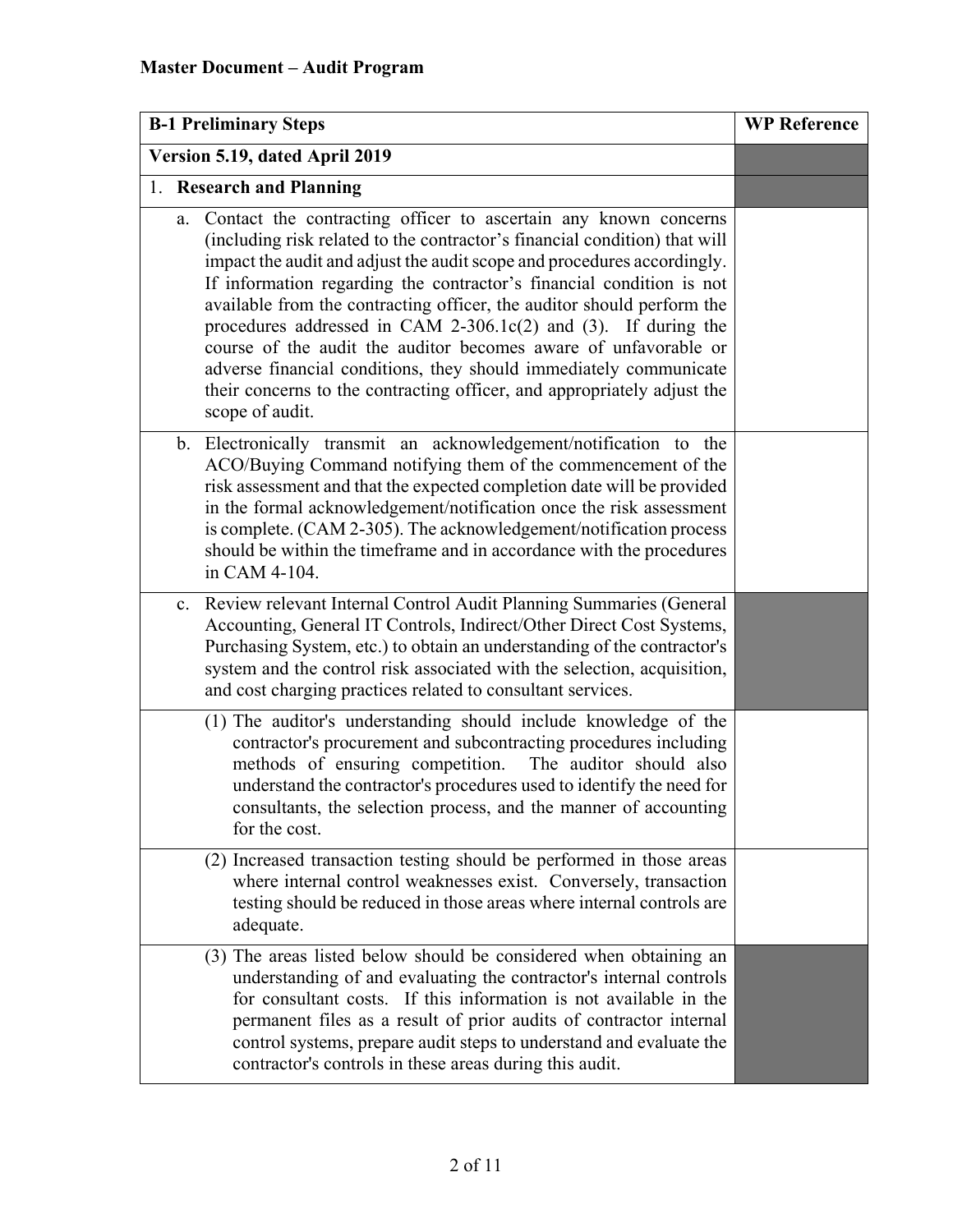# **Master Document – Audit Program**

| <b>B-1 Preliminary Steps</b>                                                                                                                                                                                                                                                                                                                                                                                                                                         | <b>WP Reference</b> |
|----------------------------------------------------------------------------------------------------------------------------------------------------------------------------------------------------------------------------------------------------------------------------------------------------------------------------------------------------------------------------------------------------------------------------------------------------------------------|---------------------|
| (a) Are consultant's hours controlled in the same manner as the<br>contractor's professional labor?                                                                                                                                                                                                                                                                                                                                                                  |                     |
| (b) Are time cards required?                                                                                                                                                                                                                                                                                                                                                                                                                                         |                     |
| (c) Does the purchasing department maintain specifications for<br>purchased services?                                                                                                                                                                                                                                                                                                                                                                                |                     |
| (d) Is the organization receiving the service independent of that<br>purchasing the service?                                                                                                                                                                                                                                                                                                                                                                         |                     |
| (e) Does the contractor have a written policy explaining prohibited<br>activities by purchasing agents?                                                                                                                                                                                                                                                                                                                                                              |                     |
| (f) Do procedures require complete history files for purchased<br>services?                                                                                                                                                                                                                                                                                                                                                                                          |                     |
| (g) Do buyers document the purchase order files to explain price<br>variances?                                                                                                                                                                                                                                                                                                                                                                                       |                     |
| (h) Are purchase orders specific and complete as to work scope,<br>specifications, performance dates, and clauses of any type<br>required by the contract?                                                                                                                                                                                                                                                                                                           |                     |
| (i) Does the contractor have an established policy regarding the<br>types of information and provisions to be included in<br>agreements with outside legal firms?                                                                                                                                                                                                                                                                                                    |                     |
| (j) Do procedures require competitive acquisitions of consultant<br>services?                                                                                                                                                                                                                                                                                                                                                                                        |                     |
| $(k)$ Does the contractor have a designated reviewer(s) of bills<br>submitted by outside legal counsel and procedures to be<br>followed when the designated reviewer believes the outside<br>legal bills contain duplicative of excessive charges?                                                                                                                                                                                                                   |                     |
| (l) Does the contractor use consultants to engage in unallowable<br>lobbying activity as described in Chapter 42 of the Selected<br>Areas of Cost Guidebook? If so, does the contractor (1)<br>identify and exclude such costs from billings, claims and<br>proposals applicable to Government contracts, and (2) disclose<br>such activity in the prescribed manner (Selected Areas of Cost<br>Guidebook, Chapter 42 - Lobbying Costs and Legislative<br>Earmarks)? |                     |
| Review the permanent files, prior working papers, audit programs, and<br>d.<br>most recent Washington office audits for information on the use of<br>specific consultants in the past, and for significant deficiencies or<br>weaknesses in management controls discovered during other audits.                                                                                                                                                                      |                     |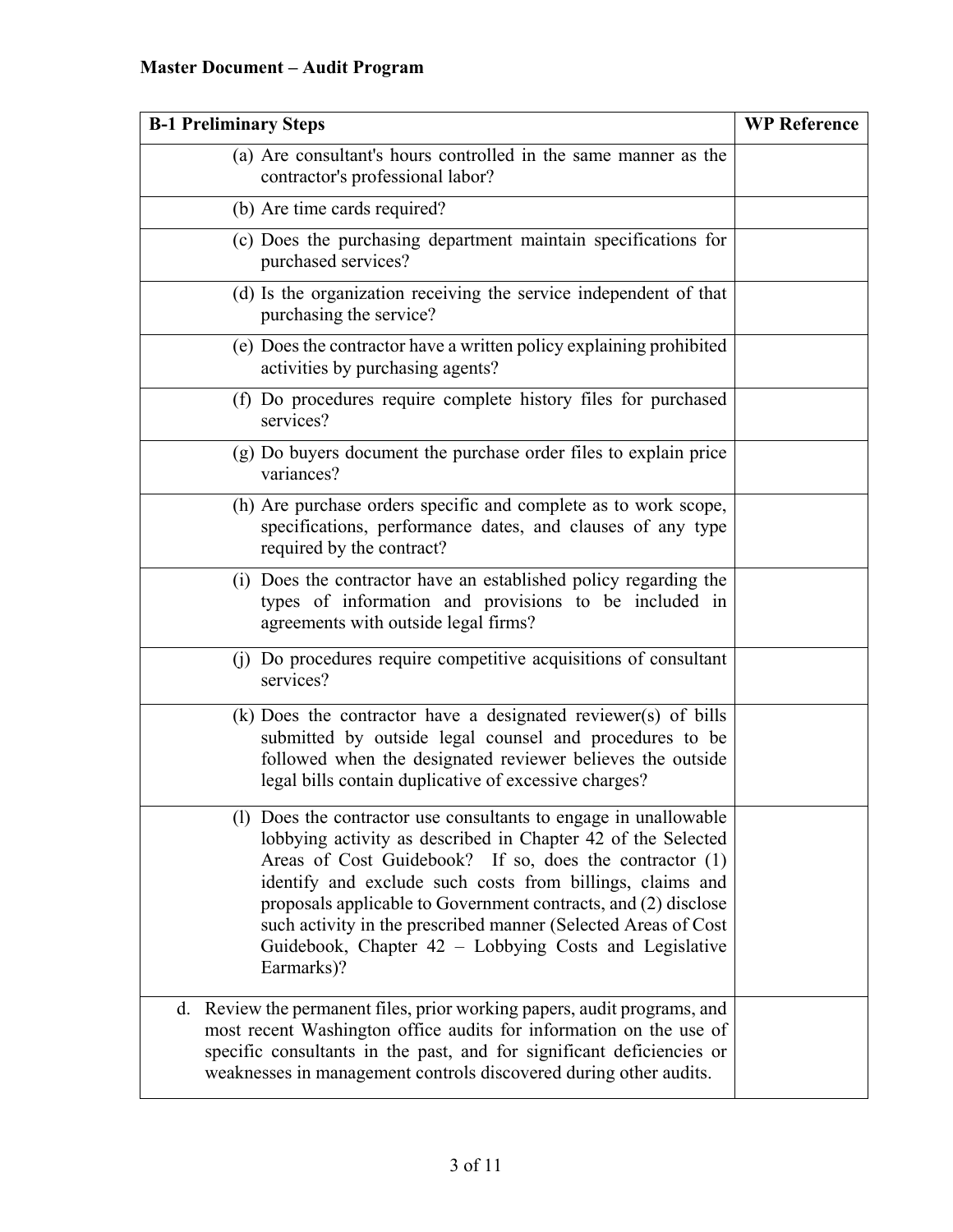| <b>B-1 Preliminary Steps</b> |                                                                                                                                                                                                                                                                                                                                                                                                                                                                                                                                                                                                                                                                                                                                                                                                         | <b>WP Reference</b> |
|------------------------------|---------------------------------------------------------------------------------------------------------------------------------------------------------------------------------------------------------------------------------------------------------------------------------------------------------------------------------------------------------------------------------------------------------------------------------------------------------------------------------------------------------------------------------------------------------------------------------------------------------------------------------------------------------------------------------------------------------------------------------------------------------------------------------------------------------|---------------------|
| e.                           | Review permanent file to determine if previous audits included<br>findings and recommendations that impact the subject matter under<br>audit (GAGAS 5.06). If there were findings, auditors should<br>document this information in the risk assessment and perform the<br>following procedures:                                                                                                                                                                                                                                                                                                                                                                                                                                                                                                         |                     |
|                              | During the entrance conference, ask contractor management if<br>a.<br>corrective actions were taken to address findings and<br>recommendations reported in previous DCAA audits (e.g.,<br>questioned costs, business system deficiencies, CAS audits) that<br>are relevant to the subject matter of audit. If yes, have contractor<br>explain corrective actions taken and determine if additional audit<br>procedures should be included in the fieldwork to test the<br>corrective actions.                                                                                                                                                                                                                                                                                                           |                     |
|                              | b. Document the results of the inquiry and the impact of the corrective<br>actions to the subject matter under audit. (Note: The purpose of<br>this question is to follow up with contractor on relevant prior<br>DCAA audit findings that could have a material effect on the<br>subject matter of audit.)                                                                                                                                                                                                                                                                                                                                                                                                                                                                                             |                     |
| f.                           | Review permanent file to determine if the contractor has previously<br>provided other studies or audits (e.g., summary listing of internal<br>audits or external audit reports) that directly relate to the subject<br>matter under audit (GAGAS 5.06). If there are no other studies or<br>audits, document that information in the work papers and perform the<br>procedures below. (If you do not perform the following procedures,<br>you must document your justification for the departure.)                                                                                                                                                                                                                                                                                                      |                     |
|                              | (1) During the entrance conference:<br>Ask contractor management if internal audits were<br>performed. If yes, request contractor provide a summary<br>listing of the internal audits that would assist us in<br>understanding and evaluating the efficacy of the internal<br>controls relevant to the subject matter of the audit.<br>Ask contractor management if other types of audits or<br>studies were performed by other than DCAA (e.g., other<br>Government audit agencies, consultants, Independent Public<br>Accountants, etc.) that would impact the subject matter<br>under audit. If yes, have contractor explain what type of<br>audits or studies were performed, if there were any related<br>findings or recommendations, and any contractor corrective<br>actions taken as a result. |                     |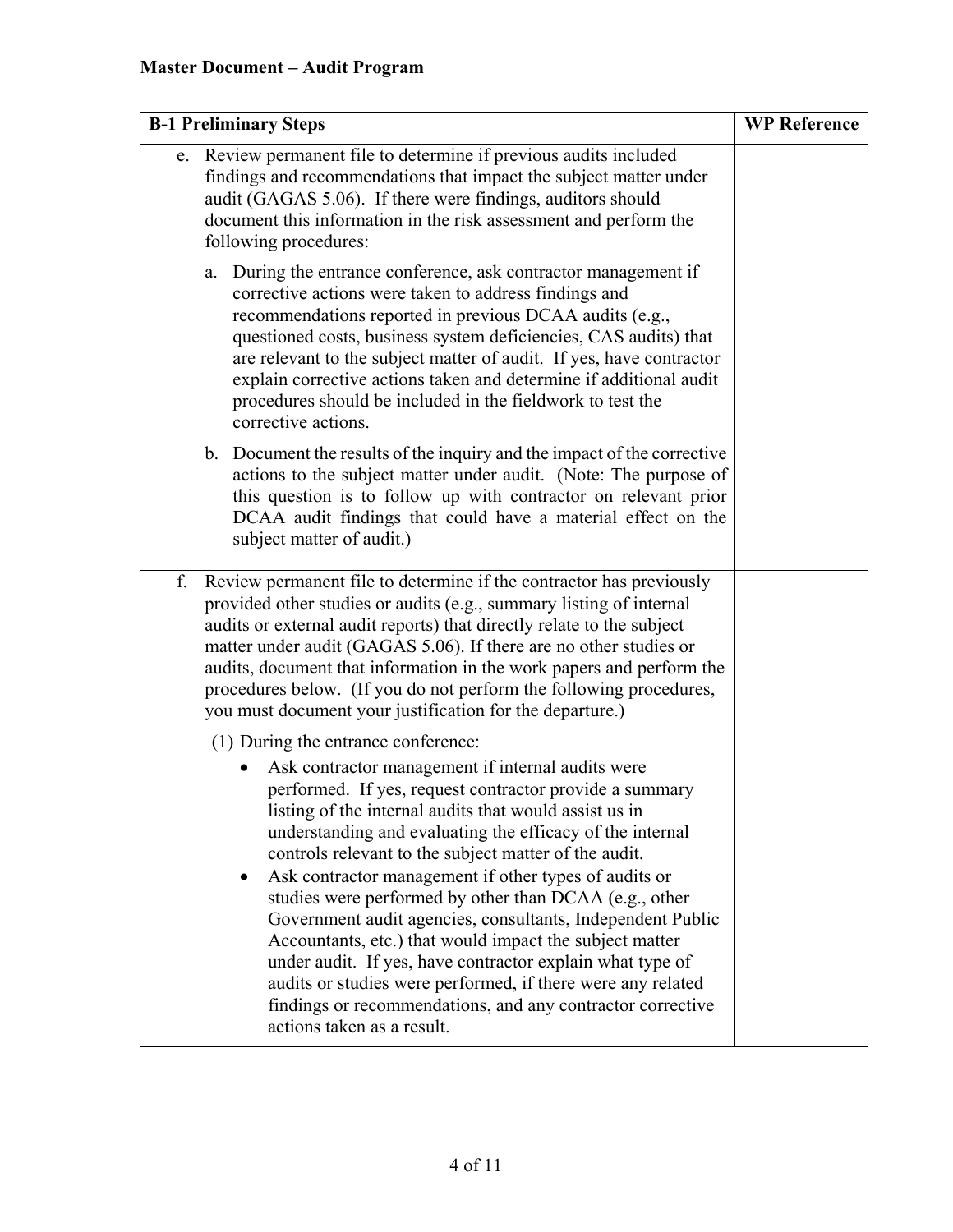| <b>B-1 Preliminary Steps</b>                                                                                                                                                                                                                                                                                                                                                                                                                                                                                                                                                                                                                                                                                                                                                                                                                                                                                                                             | <b>WP Reference</b> |
|----------------------------------------------------------------------------------------------------------------------------------------------------------------------------------------------------------------------------------------------------------------------------------------------------------------------------------------------------------------------------------------------------------------------------------------------------------------------------------------------------------------------------------------------------------------------------------------------------------------------------------------------------------------------------------------------------------------------------------------------------------------------------------------------------------------------------------------------------------------------------------------------------------------------------------------------------------|---------------------|
| (2) If the review of the perm file or the contractor identifies relevant<br>internal audits:                                                                                                                                                                                                                                                                                                                                                                                                                                                                                                                                                                                                                                                                                                                                                                                                                                                             |                     |
| Determine if access to these reports is necessary to complete<br>the evaluation of the relevant internal controls to support the<br>risk assessment or audit procedures related to the subject<br>matter of the audit. There must be a nexus between the<br>internal audit reports and the scope of this specific<br>assignment.<br>Document the results of the determination in writing.<br>If assignment is at a major contractor location, coordinate<br>$\bullet$<br>with the CAC or FAO point of contact (POC) for internal<br>audit reports to request the contractor provide access to the<br>reports.<br>If assignment is at a non-major contractor and the FAO does<br>not have a designated POC, the auditor should request the<br>contractor provide access to the internal audit reports.<br>The request, issued by the CAC, FAO POC or auditor,                                                                                             |                     |
| should include information on how the internal audit report<br>is relevant to the DCAA audit. Place a copy of the request in                                                                                                                                                                                                                                                                                                                                                                                                                                                                                                                                                                                                                                                                                                                                                                                                                             |                     |
| the assignment administrative work papers.<br>(3) If the review of the perm file or the contractor identifies relevant<br>other audits or studies:<br>Obtain publicly available information for the relevant other<br>Government agency audits (e.g., websites for DoD IG or<br>other IGs, service audit agencies, etc.).<br>Make appropriate adjustments to your risk assessment and<br>planned procedures based on the reported findings.<br>(4) Document the results of the inquiries including the response<br>received from contractor's for any request for access to internal<br>audit reports. (If access was not granted this should include the<br>contractor's rationale or justification for not granting access).<br>(5) Determine if additional audit procedures are needed to address<br>any identified risk. (Note: The purpose of this question is to<br>discover any new audit leads that could affect the scope of<br>current audit.) |                     |
| 2. Entrance Conference and Preparation                                                                                                                                                                                                                                                                                                                                                                                                                                                                                                                                                                                                                                                                                                                                                                                                                                                                                                                   |                     |
| Conduct an entrance conference (CAM 4-302) and cover the following<br>a.<br>matters:                                                                                                                                                                                                                                                                                                                                                                                                                                                                                                                                                                                                                                                                                                                                                                                                                                                                     |                     |
| (1) Discuss the FAR definition of consultant costs and the contractor's<br>definition, and resolve any differences.                                                                                                                                                                                                                                                                                                                                                                                                                                                                                                                                                                                                                                                                                                                                                                                                                                      |                     |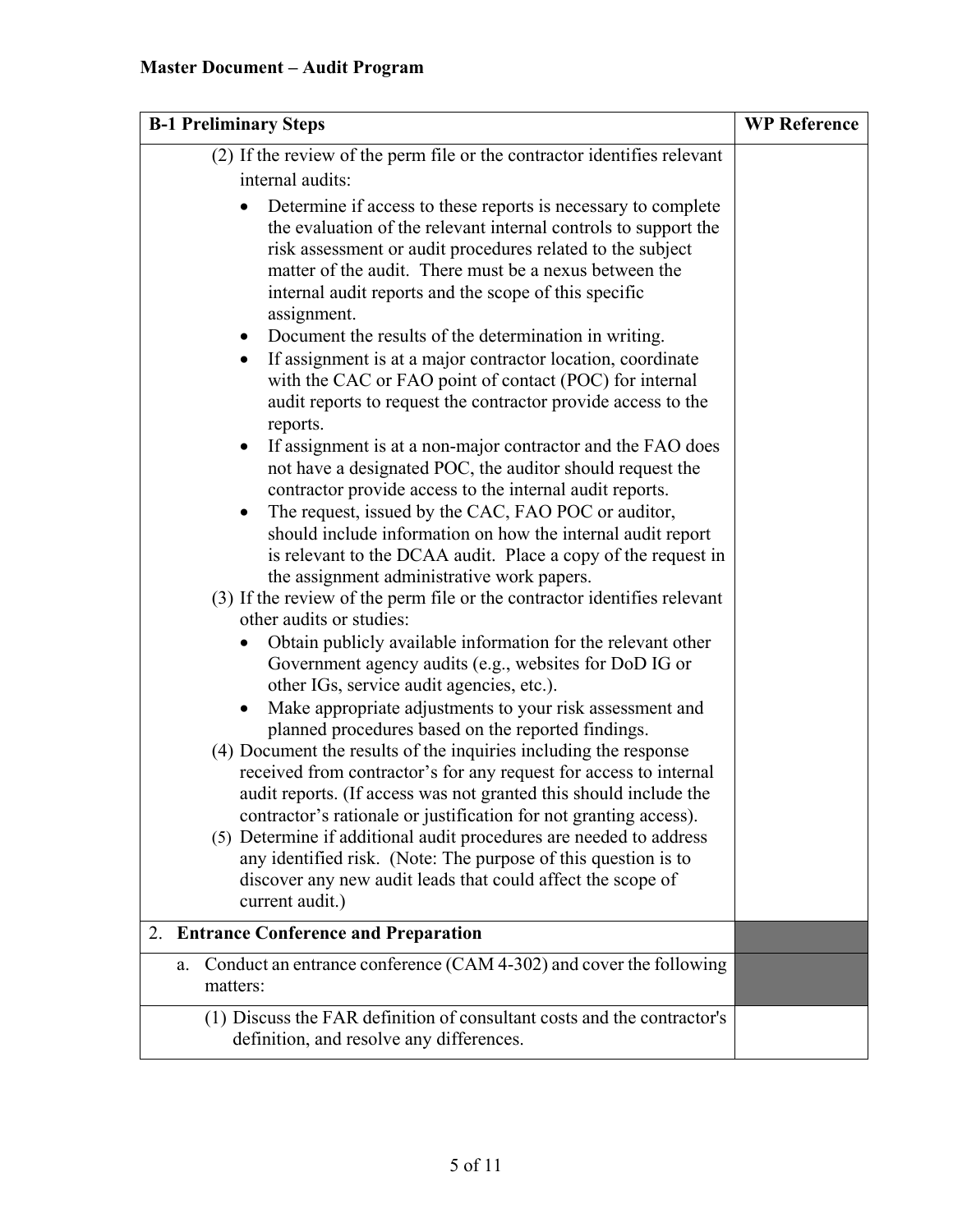| <b>B-1 Preliminary Steps</b>                                                                                                                                                                                                                                                                                                                                                                                                                                                                                                                                                                                                                                                                                                                                                                              | <b>WP Reference</b> |
|-----------------------------------------------------------------------------------------------------------------------------------------------------------------------------------------------------------------------------------------------------------------------------------------------------------------------------------------------------------------------------------------------------------------------------------------------------------------------------------------------------------------------------------------------------------------------------------------------------------------------------------------------------------------------------------------------------------------------------------------------------------------------------------------------------------|---------------------|
| (2) Discuss and determine the best method of identifying the nature<br>and extent (amount) of consultant costs (as defined by FAR) from<br>the contractor's records. Include a discussion of potential audit<br>validation techniques such as review of vendor listings, IRS forms,<br>etc., to provide additional assurance that all such costs have been<br>fully identified and accounted for.                                                                                                                                                                                                                                                                                                                                                                                                         |                     |
| (3) Request that the contractor provide a listing of all consultants and<br>costs charged directly or indirectly to Government contracts<br>(including FMS contracts but excluding those contracts not under<br>our audit cognizance) during the year/s audited. Request that the<br>listing include costs for consultants voluntarily deleted or<br>otherwise not claimed. Also, the contractor should furnish a<br>summary of voluntarily deleted or otherwise not claimed costs.<br>(Do not delay obtaining and auditing claimed costs if there are<br>difficulties in obtaining data on voluntarily deleted or otherwise<br>not claimed cost. Obtain any denials of access in writing and<br>forward immediately to your RAM.) For each item listed, claimed<br>or not claimed, obtain the following: |                     |
| Name of individual or firm<br>$\bullet$                                                                                                                                                                                                                                                                                                                                                                                                                                                                                                                                                                                                                                                                                                                                                                   |                     |
| Cost objective charged, i.e. direct to flexibly priced contracts,<br>٠<br>direct to FFP contracts, direct to IRD/BP projects, indirect, etc.                                                                                                                                                                                                                                                                                                                                                                                                                                                                                                                                                                                                                                                              |                     |
| Amount paid                                                                                                                                                                                                                                                                                                                                                                                                                                                                                                                                                                                                                                                                                                                                                                                               |                     |
| Nature of services performed (See step 2 of the Audit of<br>$\bullet$<br><b>Consultant Costs Section for categories.)</b>                                                                                                                                                                                                                                                                                                                                                                                                                                                                                                                                                                                                                                                                                 |                     |
| Amount claimed                                                                                                                                                                                                                                                                                                                                                                                                                                                                                                                                                                                                                                                                                                                                                                                            |                     |
| (4) Follow up with contractor management on corrective actions that<br>address previous DCAA audit findings and recommendations.                                                                                                                                                                                                                                                                                                                                                                                                                                                                                                                                                                                                                                                                          |                     |
| (5) Follow up with contractor management regarding other studies or<br>audits (e.g., internal auditors, consultants, Independent Public<br>Accountants) that impact the subject matter under audit.                                                                                                                                                                                                                                                                                                                                                                                                                                                                                                                                                                                                       |                     |
| NOTE: This audit should include a review of documentation related to<br>costs which are not claimed, in order to validate procedures for<br>excluding directly associated costs and for verifying base/pool<br>relationships.                                                                                                                                                                                                                                                                                                                                                                                                                                                                                                                                                                             |                     |
| b. Advise the contractor that we will require access to the following types<br>of supporting documentation for those consultants selected for in-<br>depth review.                                                                                                                                                                                                                                                                                                                                                                                                                                                                                                                                                                                                                                        |                     |
| (1) Consultant agreements                                                                                                                                                                                                                                                                                                                                                                                                                                                                                                                                                                                                                                                                                                                                                                                 |                     |
| (2) Consultant's work products (reports, briefings, etc.) and billings.                                                                                                                                                                                                                                                                                                                                                                                                                                                                                                                                                                                                                                                                                                                                   |                     |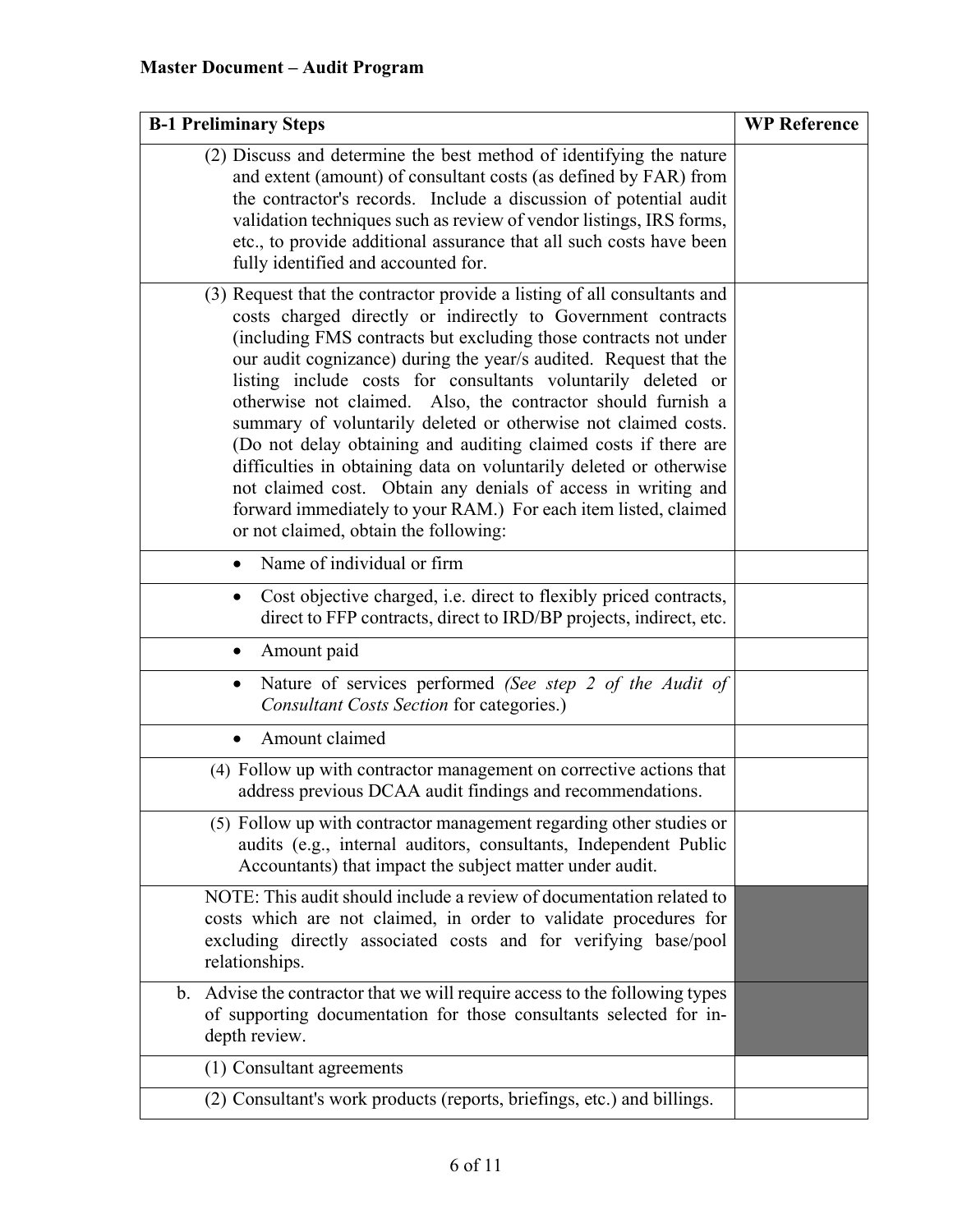# **Master Document – Audit Program**

| <b>B-1 Preliminary Steps</b>                                                                                                                                                                                                                                                                                                                                                                                                                                                                                                                    | <b>WP Reference</b> |
|-------------------------------------------------------------------------------------------------------------------------------------------------------------------------------------------------------------------------------------------------------------------------------------------------------------------------------------------------------------------------------------------------------------------------------------------------------------------------------------------------------------------------------------------------|---------------------|
| (3) Correspondence between consultants and the contractor.                                                                                                                                                                                                                                                                                                                                                                                                                                                                                      |                     |
| (4) Travel vouchers and trip reports.                                                                                                                                                                                                                                                                                                                                                                                                                                                                                                           |                     |
| (5) Any other documents, which provide evidence of the nature and<br>scope of the services furnished and the reasonableness of the<br>amounts, charged.                                                                                                                                                                                                                                                                                                                                                                                         |                     |
| (6) Advise the contractor that we will require access to vendor listings<br>and IRS Forms 1099-Misc.                                                                                                                                                                                                                                                                                                                                                                                                                                            |                     |
| (7) Request any data, reports, or listings supplied to CPAs, the SEC,<br>or others of sensitive consultant costs. (MAAR 4)                                                                                                                                                                                                                                                                                                                                                                                                                      |                     |
| Issue a notification letter to the contractor regarding the audit in<br>$\mathbf{c}$ .<br>accordance with CAM 4-302.3.                                                                                                                                                                                                                                                                                                                                                                                                                          |                     |
| During the entrance conference, or other appropriate meeting, make<br>d.<br>inquiries of contractor management regarding knowledge of any<br>fraud or suspected fraud affecting the fiscal years' incurred cost<br>under audit, managements awareness of allegations of fraud or<br>suspected fraud affecting the incurred cost audit(s), and<br>management's understanding about the risks of fraud relevant to the<br>incurred costs under audit. Note: This discussion and any data<br>submitted should be documented in the working papers. |                     |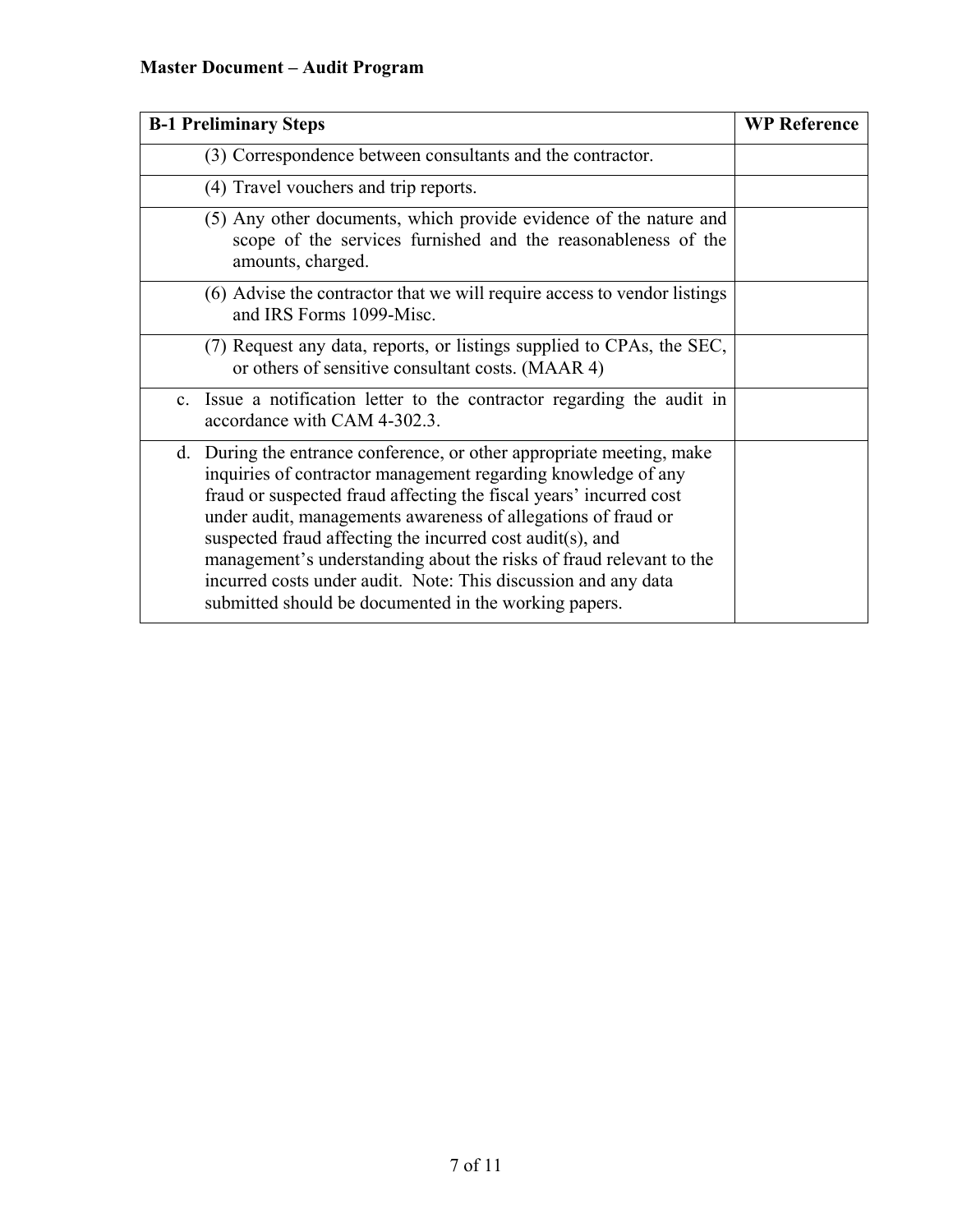| <b>B-1 Preliminary Steps</b>                                                                                                                                                                                                                                                                                                                                                                                                                                                                                                                                                                                        | <b>WP Reference</b> |
|---------------------------------------------------------------------------------------------------------------------------------------------------------------------------------------------------------------------------------------------------------------------------------------------------------------------------------------------------------------------------------------------------------------------------------------------------------------------------------------------------------------------------------------------------------------------------------------------------------------------|---------------------|
| e. Based on the team's understanding of the criteria, subject matter, and<br>the contractor and its environment, hold a planning meeting with the<br>audit team (at a minimum, Supervisor and Auditor) to discuss and<br>identify potential noncompliances, due to error or fraud, that could<br>materially affect the subject matter.                                                                                                                                                                                                                                                                              |                     |
| The discussion should include:                                                                                                                                                                                                                                                                                                                                                                                                                                                                                                                                                                                      |                     |
| relevant prior audit experience (e.g., questioned cost, relevant<br>reported estimating or accounting system deficiencies),<br>relevant aspects of the contractor and its environment,<br>$\bullet$<br>risk of material noncompliance due to fraud (e.g., the extent of<br>incentives, pressures and opportunities to commit and conceal<br>fraud, and the propensity to rationalize misstatements),<br>other known risk factors,<br>$\bullet$<br>• the audit team's understanding of relevant internal controls,<br>inquiries to the contractor regarding its fraud management plans<br>$\bullet$<br>and controls. |                     |
| Document fraud risk factor/indicators (see - Sources of Fraud Risk<br>Factors below) that are present and could materially affect the subject<br>matter. If fraud risk factors are present, document specific audit<br>procedures designed to address the increased risk of material<br>noncompliance due to fraud.                                                                                                                                                                                                                                                                                                 |                     |
| Communication among audit team members about the risk of<br>material misstatement due to error or fraud should continue as needed<br>throughout the audit.                                                                                                                                                                                                                                                                                                                                                                                                                                                          |                     |
| Sources of Fraud Indicators:                                                                                                                                                                                                                                                                                                                                                                                                                                                                                                                                                                                        |                     |
| Fraud Detection Resources for Auditors (Fraud Detection<br>Resources)                                                                                                                                                                                                                                                                                                                                                                                                                                                                                                                                               |                     |
| GAGAS Appendix Section A.10 - Examples of Indicators of<br>Fraud Risk (http://gao.gov/products/GAO-12-331G)                                                                                                                                                                                                                                                                                                                                                                                                                                                                                                         |                     |
| (To access the Sources of Fraud Indicators, copy and paste the web<br>address shown above into the address block in a web browser<br>(Firefox, Edge, etc.)).                                                                                                                                                                                                                                                                                                                                                                                                                                                        |                     |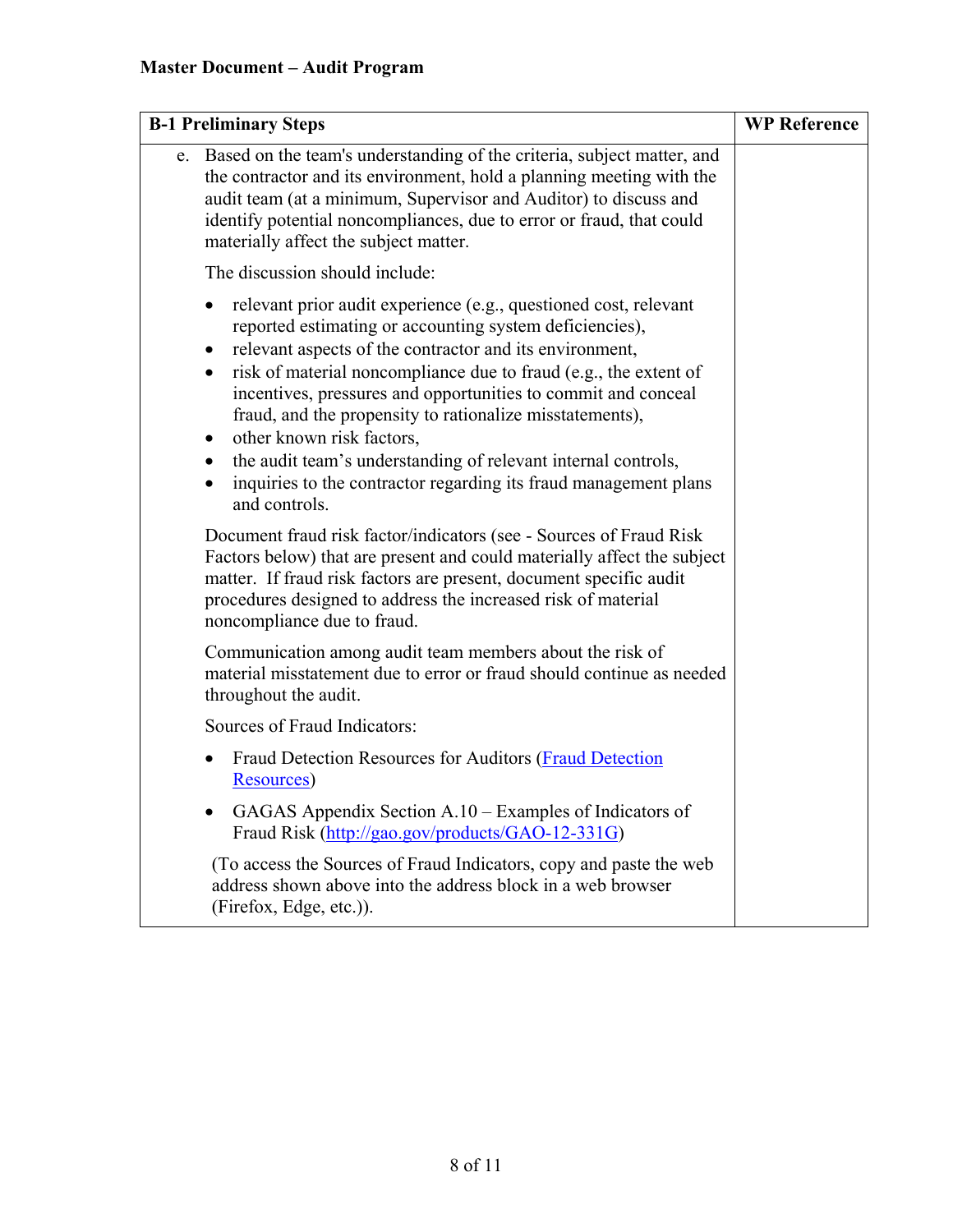|                                | <b>C-1 Evaluation of Consultant Costs</b>                                                                                                                                                                                                                                                                                                                                                                                                                                                                                                                                                                                                                                                                                                                                | <b>WP Reference</b> |
|--------------------------------|--------------------------------------------------------------------------------------------------------------------------------------------------------------------------------------------------------------------------------------------------------------------------------------------------------------------------------------------------------------------------------------------------------------------------------------------------------------------------------------------------------------------------------------------------------------------------------------------------------------------------------------------------------------------------------------------------------------------------------------------------------------------------|---------------------|
| Version 5.19, dated April 2019 |                                                                                                                                                                                                                                                                                                                                                                                                                                                                                                                                                                                                                                                                                                                                                                          |                     |
|                                | 1. Obtain vendor listing and 1099-Misc. (block 7) forms and review for<br>possible consultants not included on the listing provided by the contractor.<br>The ACO may, as a result of inquiries received, be aware of other<br>consultants. Also, the contractor's procedures may provide for the<br>maintenance of files which contain documents - consultant agreements,<br>conflict of interest forms, or biographies, etc. - which will serve to identify<br>the universe of consultants separately. Make certain you request such files<br>from the contractor. Document any contractor representation that such<br>files do not exist or that the contractor is unwilling to permit us access.                                                                     |                     |
|                                | 2. Consultants' agreements, work products, and related records should be<br>analyzed as follows for all sensitive consultants. Prior audit experience<br>and professional judgment must be exercised in determining which<br>consultants are sensitive. Overall Agency audit experience in this area has<br>resulted in the following ranking of consultant services (shown in<br>decreasing order of sensitivity): (i) lobbyists; (ii) sales/marketing; (iii)<br>management services (excluding CPA firms); (iv) legal;<br>(v)<br>technical/engineering; (vi) accounting, CPA firms, actuary, and insurance;<br>and (vii) other. Other consultants will be sampled to determine the<br>allowability of costs and the accuracy of the contractor's listing. (MAAR<br>16) |                     |
|                                | Determine whether the activity engaged in by the consultant is strictly<br>a.<br>unallowable in accordance with applicable DAR/FAR provisions.<br>(FAR 31.205-33, 31.201-3, 31.205-1, 31.205-12, 31.205-14, 31.205-<br>20, 31-205-22, 31.205-27, 31.205-38, 31.205-47, and 3.8).                                                                                                                                                                                                                                                                                                                                                                                                                                                                                         |                     |
|                                | If the review of agreements and work products fails to establish a<br>b.<br>logical link to activity that benefits either the business as a whole or<br>Government contracts or programs in particular, then the cost should<br>be questioned. Once a consultant is questioned, the audit effort should<br>be extended to cover all transactions with the consultant organization<br>being examined.                                                                                                                                                                                                                                                                                                                                                                     |                     |
|                                | Travel and trip reports submitted by consultants should be examined<br>c.<br>to determine if the expenses are unallowable, unreasonable, or<br>insufficiently specific to establish a link to activity that benefits the<br>business or Government contracts. If such circumstances exist, then<br>the cost should be questioned.                                                                                                                                                                                                                                                                                                                                                                                                                                        |                     |
| 3.                             | If the consulting agreement, billings, work products, or other evidential<br>matter do not provide sufficient evidence to support allowability, then the<br>cost should be questioned.                                                                                                                                                                                                                                                                                                                                                                                                                                                                                                                                                                                   |                     |
| 4.                             | If the nature of the consulting service appears to be allowable, work<br>products should be reviewed for the reasonableness of the fees charged.                                                                                                                                                                                                                                                                                                                                                                                                                                                                                                                                                                                                                         |                     |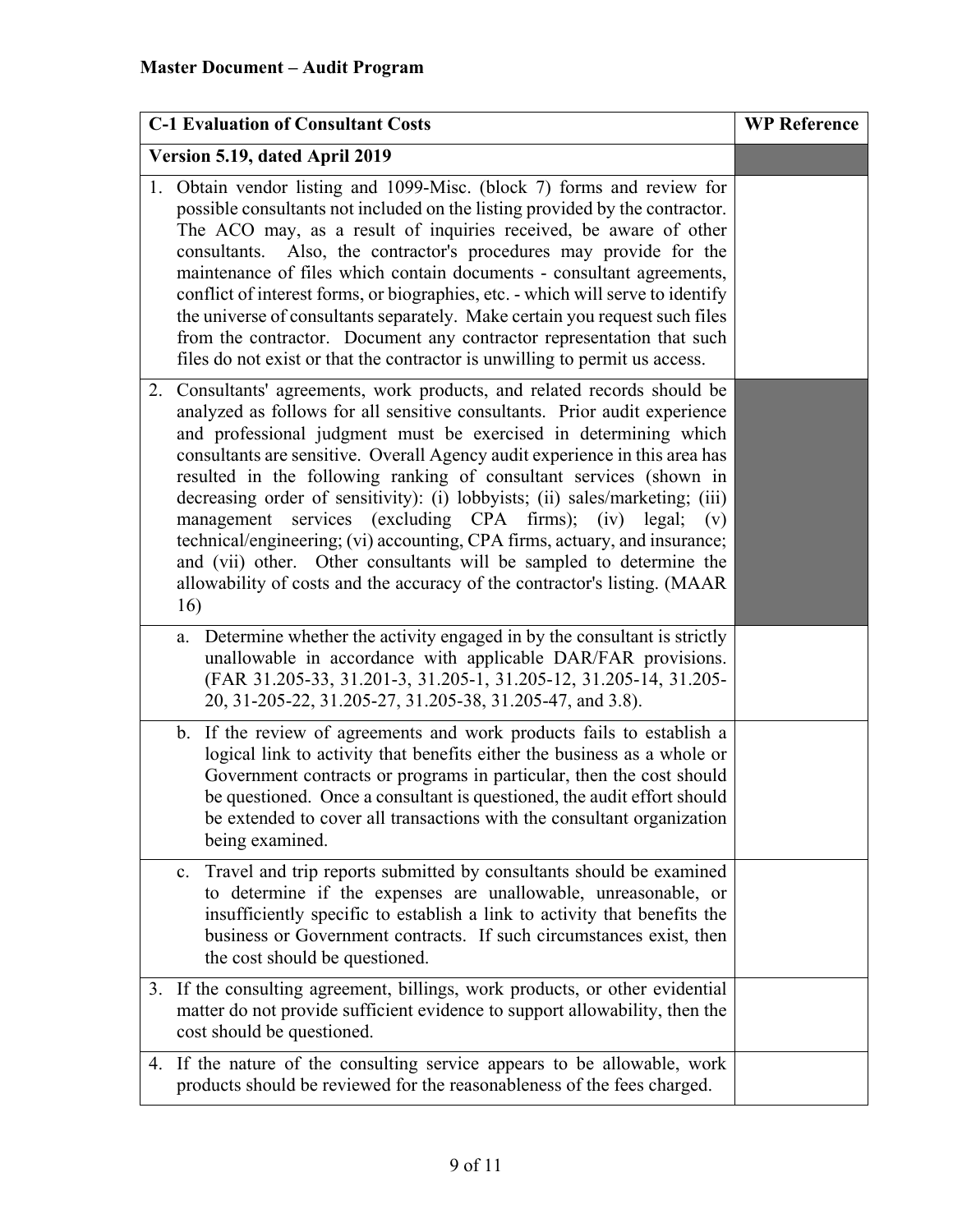| <b>C-1 Evaluation of Consultant Costs</b>                                                                                                                                                                                                                                 | <b>WP Reference</b> |
|---------------------------------------------------------------------------------------------------------------------------------------------------------------------------------------------------------------------------------------------------------------------------|---------------------|
| 5. To the extent necessary, request specialist assistance from the<br>administrative contracting officer.                                                                                                                                                                 |                     |
| 6. The contractor should be advised in writing and on a real time basis of all<br>items questioned and requested to provide a written response.                                                                                                                           |                     |
| 7. Selected consultant contracts should be traced through the purchasing<br>system to determine that the control procedures have been followed.<br>Assess the adequacy of the overall system of internal controls and develop<br>recommendations for needed improvements. |                     |
| 8. The Auditor should develop any additional detailed audit fieldwork steps,<br>as appropriate, to fully develop audit findings or leads noted above. These<br>steps should be descriptive of work performed.                                                             |                     |
| 9. If, during the audit, information is encountered which provides a<br>reasonable basis for suspicion of fraud or other unlawful activity, a referral<br>(DCAA Form 2000) should be made pursuant to CAM 4-702.                                                          |                     |
| 10. If significant costs are questioned, the auditor should assess the impact on<br>billings and forward pricing, and take appropriate action to prevent<br>overcharging to the Government.                                                                               |                     |
| 11. Update the permanent files and ICAPS for the results of this review, if<br>applicable. (MAAR 1)                                                                                                                                                                       |                     |